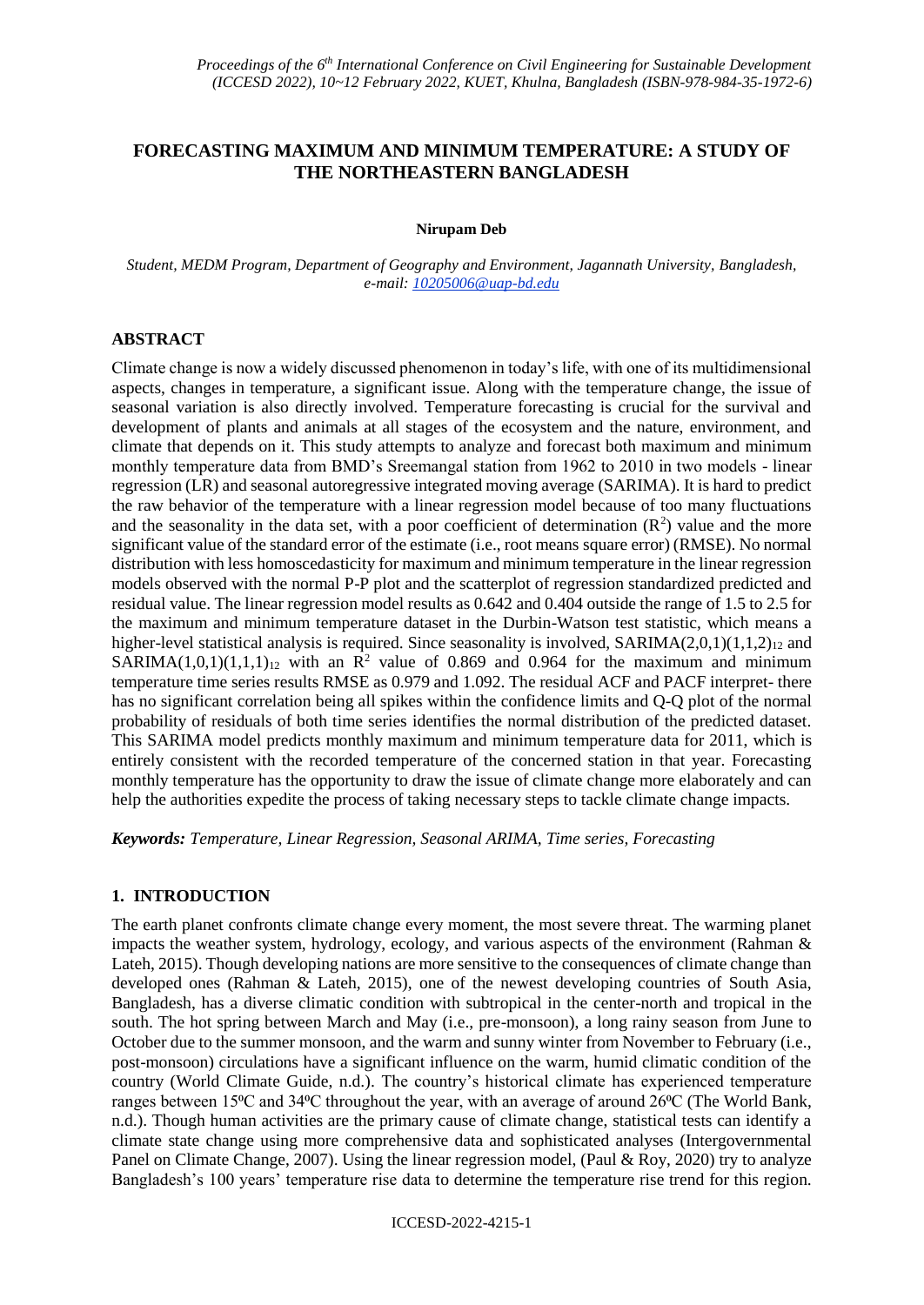As the dumpy nature and too much fluctuation of the temperature dataset, the linear regression model predicts within a significant error level and can draw only the upwards trend of temperature (Paul & Roy, 2020). (Doulah, 2018), (Nury et al., 2017) accomplished temperature forecasting with the highest accuracy using seasonal ARIMA models. In Bangladesh, fluctuating monthly minimum temperatures and comparatively steady monthly maximum temperatures exhibited high seasonality (Doulah, 2018). A tropical climatical condition cited in Sreemangal, the northeast of Bangladesh, consists of an average annual temperature of 24.5 °C. August is the warmest month with an average of 27.5 °C, and with an average of 18.2 °C, January is the wintry month in the whole year (CLIMATE-DATA.ORG). However, global warming demonstrates with the monthly maximum temperature increasing by 2.97°C and 0.59°C per hundred years and the minimum temperature by 2.17°C and 2.73°C per hundred years at the Sylhet and Sreemangal stations, having an apparent growing trend(Nury et al., 2017). However, the increasing temperature trend in this region might affect the evaporation rate, rainfall, streamflow, crop yields, and climate forecasting can assist policymakers in determining the kind and magnitude of potential temperature changes in northeastern Bangladesh (Nury et al., 2017); this study has taken to accomplishment for forecasting the monthly maximum and minimum temperature at Sreemangal station.

## **2. METHODOLOGY**

Sreemangal, one of the  $7<sup>th</sup>$  Upazilas of the Moulvibazar district, accumulated an area of 450.74 sq km, located in between 24°08' and 24°28' north latitudes and in between 91°36' and 91°48' east longitudes (banglapedia, n.d.). The country's tea capital has diverse land coverage having Rema-Kalenga wildlife sanctuary in its southern boundary, Lawachara national park on the eastern gate, and Hail haor on the western side (google maps, n.d.). Analyzing the temperature variations in the studied area, treated as a regression task, and experimented with the following algorithms to identify the best model fitted with the data of the concerned area. The IBM SPSS Statistics 26 software used for completing the statistical interpretations consists of identification, estimation, diagnostic check, and application or forecast the maximum and minimum monthly temperature of the studied area within the following methods. Both the coefficient of determination  $(R^2)$  and standard error of the estimate (i.e., root means square error) (RMSE) accounted for the performance analysis of the best fit model. The study's primary limitation is the maximum and minimum temperature data recordation in only one coordinate of BMD's Sreemangal station (latitude 24.30ºN and longitude 91.73ºE) (Mannan et al., 2015). With more gauge points, the best fit model will be able to predict temperature with more precision.

## **2.1 Data Description**

From Bangladesh Agricultural Research Council (BARC), maximum and minimum temperature data of the Sreemangal station were collected (BARC, n.d.). BARC receives weather data from Bangladesh Meteorological Department (BMD) (BMD, n.d.). The dataset contains data of monthly maximum and minimum temperature from 1962 to 2010. After the screening of missing values, the dataset prepares to analyze in several statical approaches.

## **2.2 Linear Regression (LR)**

As the simplest possible model, the linear regression used to find a good fit model takes the relationship as linear between the independent and dependent variables of the study area's maximum and minimum temperature dataset. The formula of linear regression stands as

$$
Y_t = \beta_0 + \beta_1 X_{1t} + \dots + \beta_k X_{kt} + \varepsilon_t \tag{1.1}
$$

The betas are constants, and the epsilons are prediction errors, typically assumed to be independently and identically normally distributed (Nau, n.d.). The predicted value from the model can be above or below the actual value, and it is the reason behind the scene of using the least square error (i.e., squared of the error between the predicted value and the actual value) instead of the plain error (Paul  $\&$  Roy, 2020). Now, the least-squares estimate the coefficients and intercept (Nau, n.d.) (i.e., setting them equal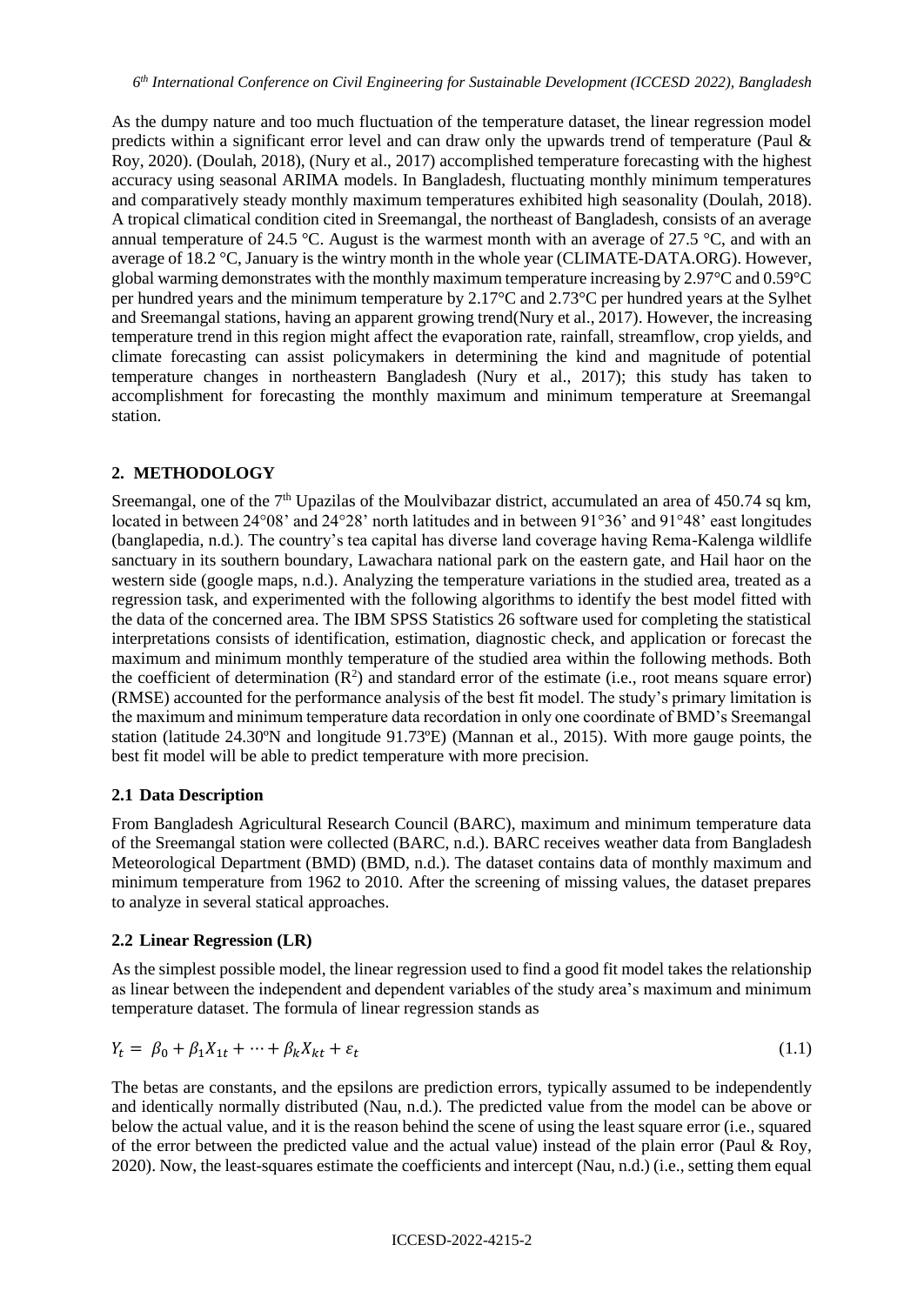to the unique values that minimize the sum of squared errors) within the sample of data to identify the best fit model in equation (1.2).

$$
\hat{y}_t = b_0 + b_1 X_{1t} + \dots + b_k X_{kt} \tag{1.2}
$$

Where " $\hat{y}_t$ " is the predicted variable at time t, "b<sub>0</sub>" means intercept constant, b<sub>1</sub> is the slope coefficients, " $X_{1t}$ " refers to the independent variable to observed at time t, "K" is the time lag number.

## **2.3 Seasonal Autoregressive Integrated Moving Average (SARIMA)**

The acronym ARIMA(p,d,q) stands for an auto-regressive integrated moving average model, where according to (Bibi et al., 2014), component "p" has used for prediction, whereas component "d" eliminates non-stationarity, and component "q" has the responsibility to alter future predictions. The ARIMA equation stands as,

$$
\hat{y}_t = \mu + \phi_1 y_{t-1} + \dots + \phi_p y_{t-p} - \theta_1 e_{t-1} - \dots - \theta_q e_{t-q}
$$
\n(1.3)

Following the convention introduced by Box and Jenkins, with negative (-) signs, the moving average parameter  $(\theta)$  has defined in equation (1.3). According to Box and Jenkins, both non-seasonal (p, d, q) and seasonal (P, D, Q) factors incorporate a multiplicative model titled SARIMA (i.e., Seasonal ARIMA model). The shorthand notation for the model (PennState Eberly College of Science, n.d.-b) is ARIMA  $(p, d, q) \times (P, D, Q)$ S. With "p" refers to non-seasonal AR order, "d" is the non-seasonal differencing, "q" means non-seasonal MA order, "P" is the seasonal AR order, "D" refers to seasonal differencing, "Q" is seasonal MA order, and "S" means the time-period of repeating seasonal pattern. However, a regular pattern of changes in a time series is called the seasonality over S periods (PennState Eberly College of Science, n.d.-b). The Seasonal ARIMA model equation (Mahmud et al., 2016) stands more formally as,

$$
\phi_p(B)\phi_p(B^S)\nabla^d\nabla^p_S\hat{y}_t = \theta_q(B)\theta_Q(B^S)\varepsilon_t
$$
\n(1.4)

Where " $\varepsilon_t$ " is the random shock (i.e., white noise error) and "B" is the backward shift operator.

#### **2.4 Coefficient of Determination (R<sup>2</sup> )**

Coefficient of determination  $(R^2)$ , one of the performance indication parameters, well-known for the output of regression analysis, uses in this study to analyze the performance of the different models. The coefficient of determination  $(R^2)$  equation stands as one minus the ratio of residuals sum of squares to the total sum of squares (PennState Eberly College of Science, n.d.-a).

$$
R^2 = 1 - \frac{RSS}{TSS} \tag{1.5}
$$

Where RSS is the residuals of the sum of squares and TSS is the total sum of squares. RSS obtained from the data points, "y<sub>i</sub>" vary around the estimated regression line, " $\hat{y}$ " and how much the data points, "y<sub>i</sub>" vary around their mean, "y" indicates the TSS (PennState Eberly College of Science, n.d.-a). The coefficient of determination helps in determining the variation in the dependent variables by variation of independent variables. The  $\mathbb{R}^2$  value ranges between 0 and 1, and the higher the value of R<sup>2</sup>, the better the model's prediction and strength (EDUCBA, n.d.).

#### **2.5 Standard Error of the Estimate (i.e., Root Means Square Error) (RMSE)**

One of the techniques for assessing how well a regression model fits a dataset is the standard error of the estimate, which is a measure that informs us of the average difference between the projected values from the model and the actual values in the dataset. In reality, root means square error (RMSE) is the distance in a plotted sheet between the dependent variables (i.e., projected value) and the regression line itself, which predicts the average dependent variables linked with the independent variables (Stanford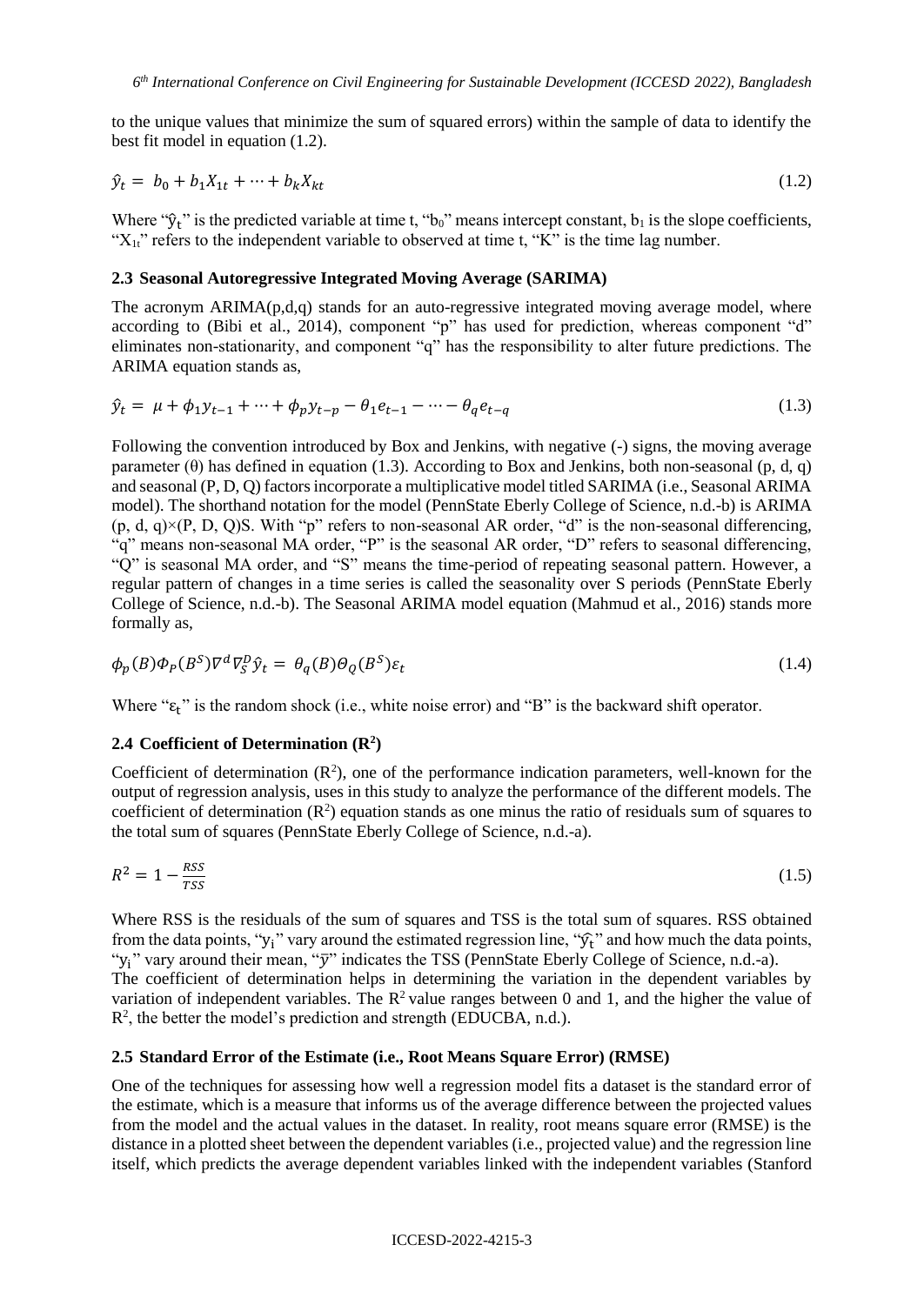University, 2000). The lower the RMSE, the greater the capacity of a model to "fit" a dataset (Zach, 2021). The equation of RMSE stands as,

$$
RMSE = \sqrt{\frac{\sum_{i=0}^{n} (\widehat{y}_t - y_i)^2}{n}}
$$
\n(1.6)

Where, "y<sub>i</sub>" is the observed value for the observation and " $\hat{y}$ <sub>t</sub>" is the predicted value for the given time series dataset.

#### **3. RESULTS AND DISCUSSION**

#### **3.1 Linear Regression (LR)**

During the analysis of the monthly maximum and minimum temperature dataset, the linear regression (LR) interpret the Pearson's correlation coefficient (r) as 0.092 and 0.254, the probability value (p) as 0.025 and 0.000, which are less than the significance level ( $\alpha$ ) of 0.05 indicates the poor positive relationship, but it is significant. The  $R^2$  value of the linear regression results as low as 0.009 and 0.065 close to 0 indicates that both temperature data cannot predict adequately with this model. The produced RMSE values of 2.674 and 5.551 indicate a significant difference between the predicted and observed datasets, which is higher.

In the normal P-P plot in figures 1 and 2, the maximum and minimum temperature residuals do not follow the normality line accurately and assume no normal distribution, though they have a few drastic deviations.



Figure 1: Normal P-P plot of maximum temperature datasets



Figure 2: Normal P-P plot of minimum temperature datasets

The scatterplot of regression standardized predicted value in the x-axis and regression standardized residual in the y-axis in figures 3 and 4 indicates less homoscedasticity for maximum and minimum temperature in the linear regression models.







Figure 4: Scatterplot of maximum temperature datasets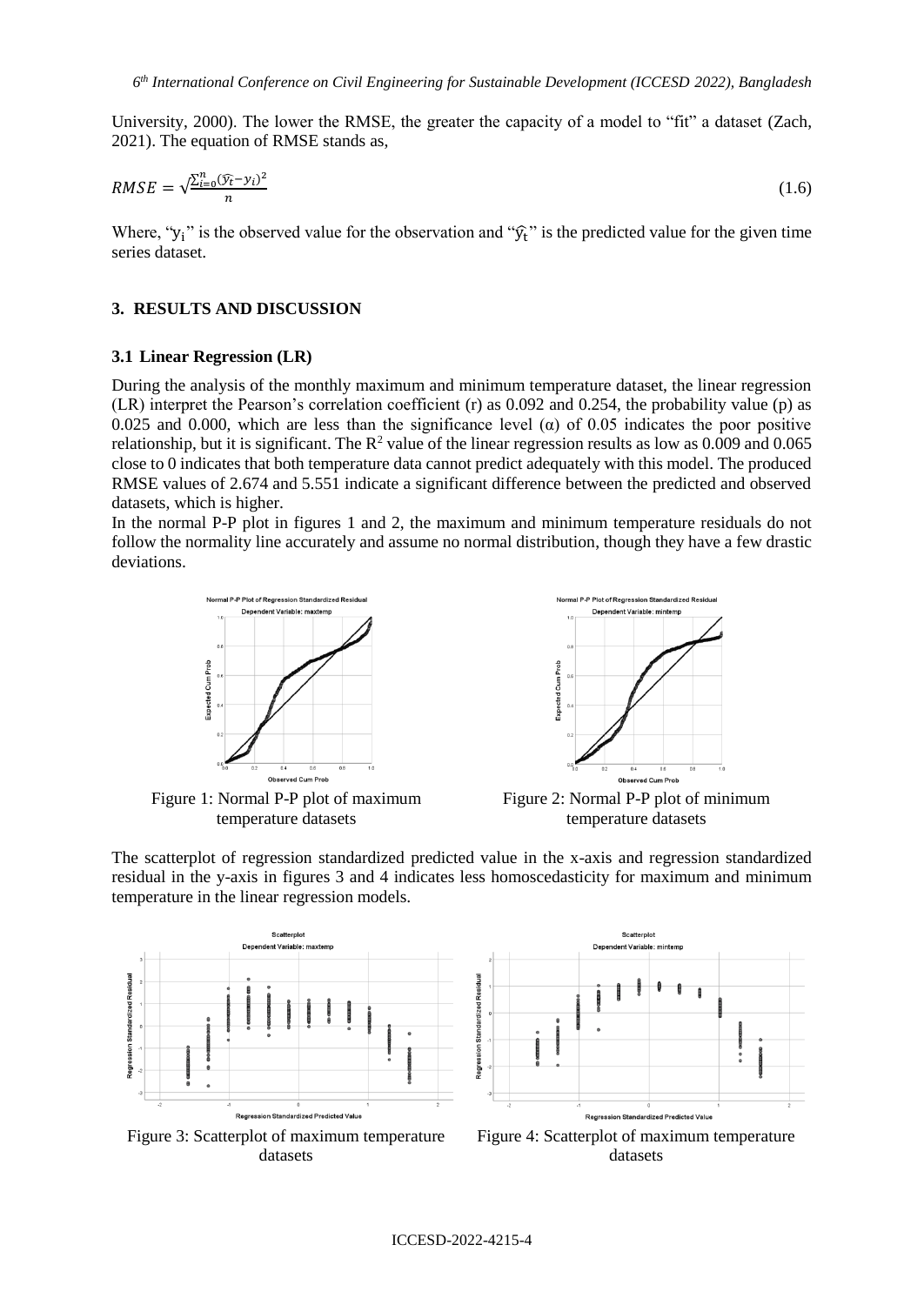The Durbin-Watson test statistic is 0.642 and 0.404 outside the range of 1.5 to 2.5 (Marshall, n.d.) for the monthly maximum and minimum temperature dataset, which requires the higher statistical order interpretation of the datasets.

## **3.2 Seasonal Autoregressive Integrated Moving Average (SARIMA)**

## **3.2.1 Model Identification**

The identification phase of the SARIMA model initiates with the stationarity test. The autocorrelation function (ACF) and partial autocorrelation function (PACF) are responsible for drawing the temporal correlation structure to identify the stationarity in the dataset. For the maximum temperature time series, ACF and PACF in figure 5 show the seasonal effect.



The seasonal differencing then takes place to remove the seasonality from the maximum temperature time series. After differencing in figure 6, the first and second spikes of both ACF and PACF take into account. However, after testing all feasible options to the entire degree of possible combinations, the model selected for maximum temperature is  $SARIMA(2,0,1)(1,1,2)$  and  $SARIMA(1,0,1)(1,1,1)$  for the minimum temperature time series.

## **3.2.2 Parameter Estimation**

The parameter estimation also takes place during the model selection process for a better-fitted model. It is vice versa. The parameter estimation process cannot proceed without model identification, and getting the better-fitted model parameter estimation is very important. The output of the estimation of the parameters, the value of the coefficient of determination  $(R^2)$ , and standard error of the estimate (i.e., root means square error) (RMSE) showing in the below table 1 for the maximum and minimum temperature.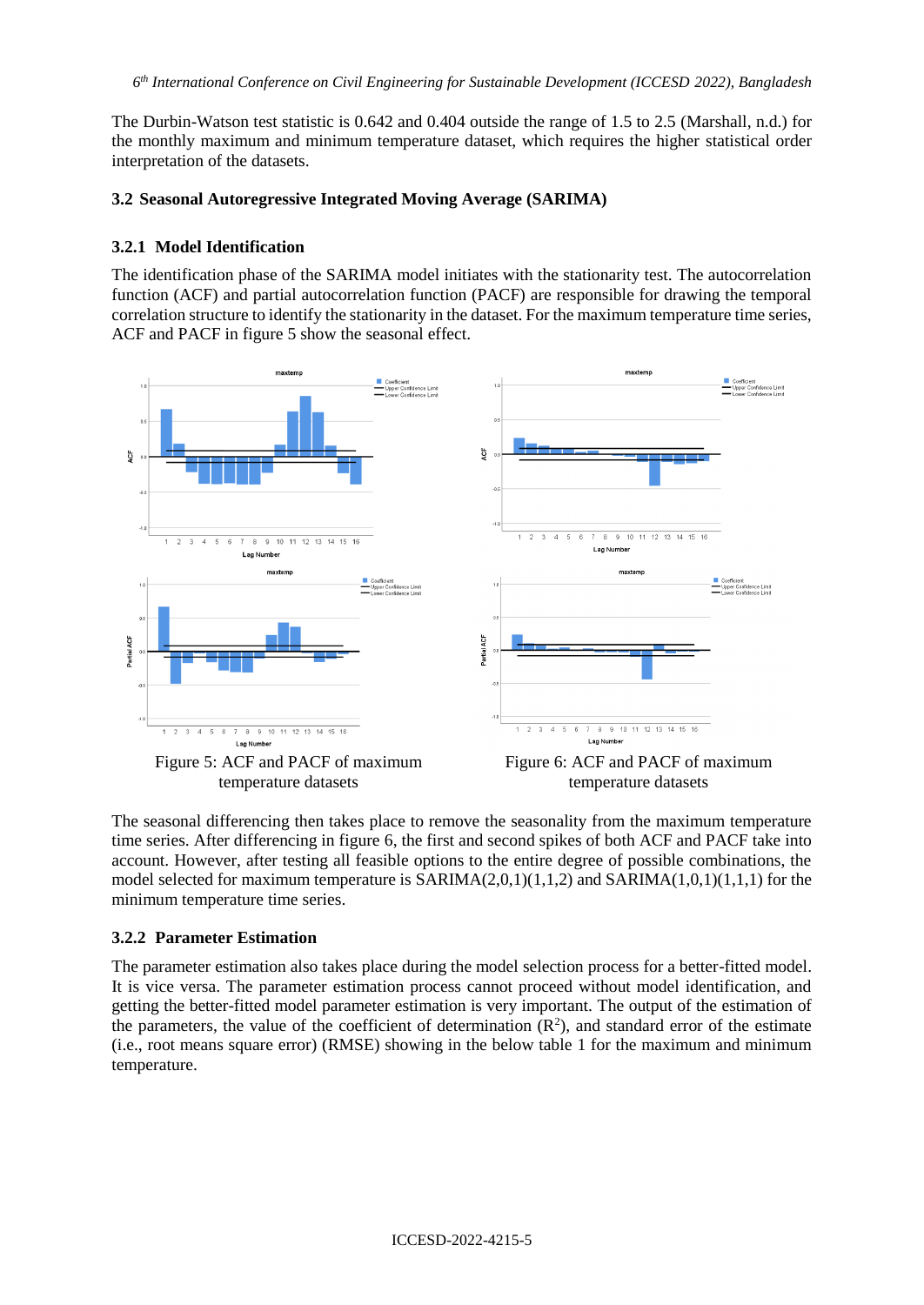| Dataset                    | Model                | Parameter      |             |  |
|----------------------------|----------------------|----------------|-------------|--|
|                            |                      | $\mathbb{R}^2$ | <b>RMSE</b> |  |
| <b>Maximum Temperature</b> | SARIMA(2,0,1)(1,1,2) | 0.869          | 0.979       |  |
|                            | SARIMA(2,0,1)(1,1,1) | 0.867          | 0.983       |  |
|                            | SARIMA(1,0,1)(1,1,2) | 0.869          | 0.978       |  |
| Minimum Temperature        | SARIMA(1,0,1)(1,1,1) | 0.964          | 1.092       |  |
|                            | SARIMA(1,0,1)(1,1,2) | 0.964          | 1.093       |  |
|                            | SARIMA(2,0,1)(1,1,1) | 0.964          | 1.093       |  |

|  |  |  | Table 1: Output of the estimation of the parameters |
|--|--|--|-----------------------------------------------------|

The coefficient of determination  $(R^2)$  value 0.869 means that 86.9 percent of the maximum temperature data points are close to the regression line, and the year can predict 86.9 percent variance in maximum temperature. This percentage indicates the strong association between the dependent variable (i.e., temperature) and the independent variable (i.e., year). The variance in minimum temperature also predicted accurately around 96.4 percent with the year variable- stated by the  $\mathbb{R}^2$  value of 0.964. The selected SARIMA algorithms produced RMSE as just 0.979 and 1.092 values that are extremely near to one. For the dataset, the predicted maximum temperature has only a distance of 0.979 from the observed one, and the minimum one has a 1.092 difference between the observation and prediction.

## **3.2.3 Diagnostics Check**

## *3.2.3.1 ACF and PACF of residuals*

The below figures 7 and 8 of ACF and PACF of residuals show no significant correlation with having all the spikes within the confidence limit for both maximum and minimum temperature time series.



## *3.2.3.2 Lack of Fit-Test*

In the Ljung-Box test for the maximum and minimum temperature dataset, the probability value p is 0.791 and 0.832, and both are greater than the significance level  $\alpha$  of 0.05. Based on these probability values, the null hypothesis is white noise and that the test models are adequate with the time series.

## *3.2.3.3 Normal probability of residuals*

The quantile-quantile (Q-Q) plot, a normal probability plot, demonstrates how the observed distribution of data compares to the expected normal distribution. If the observed data points approximately appear on a straight line, then the data is normally distributed. If the data is non-normal, the observed data points form curvature rather than a straight line (Analyse-it, n.d.). The below figures 9 and 10 show the almost linear representation of the maximum and minimum temperature dataset residuals, i.e., the normally distributed dataset.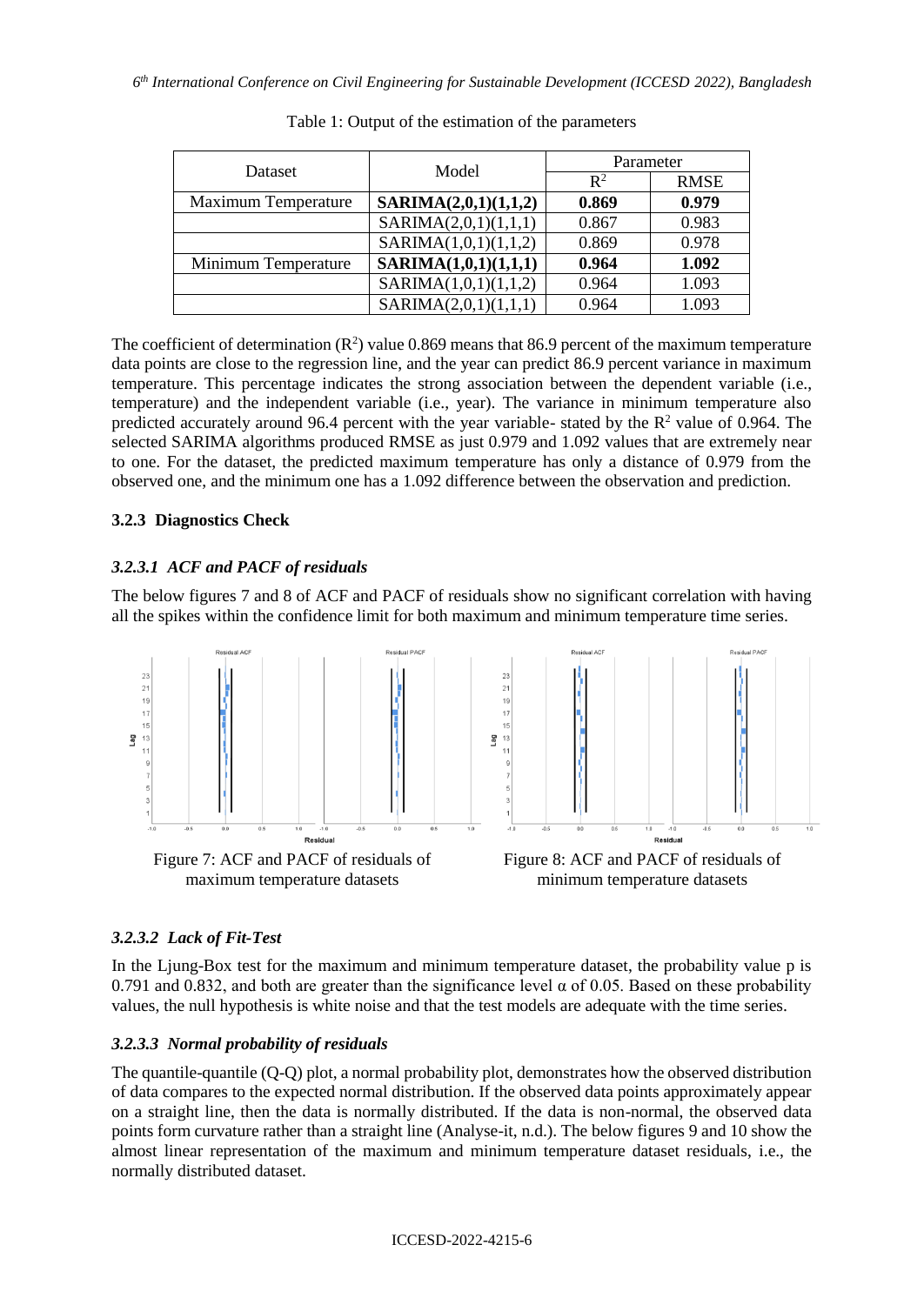

Figure 9: Normal Q-Q plot of maximum temperature datasets residuals



Figure 10: Normal Q-Q plot of minimum temperature datasets residuals

## *3.2.3.4 Residuals versus prediction plot*

The evenly distributed (i.e., spread equally) residuals around the mean indicate the best fit model while plotting prediction in the X-axis and residuals in the Y-axis (Mahmud et al., 2016). The below figures 11 and 12 represent the equally distributed datapoint of both the maximum and minimum temperature datasets residuals, meaning  $SARIMA(2,0,1)(1,1,2)$  and  $SARIMA(1,0,1)(1,1,1)$  are the best fit model.



Figure 11: Scatterplot of maximum temperature datasets residuals

Figure 12: Scatterplot of minimum temperature datasets residuals

## **3.2.4 Temperature Forecasting**

The forecasting of maximum and minimum temperature of Sreemangal has been accomplished with 12 months lead time, using  $SARIMA(2,0,1)(1,1,2)$  and  $SARIMA(1,0,1)(1,1,1)$  models. The predicted values of the temperature time series follow the observed data closely enough in figures 13 and 14. The more significant coefficient of determination  $(R^2)$  and the most inferior value of the standard error of the estimate (i.e., root means square error) (RMSE) indicates the well enough performance of the forecasting model.







Figure 14: Comparison of observed and predicted minimum temperature datasets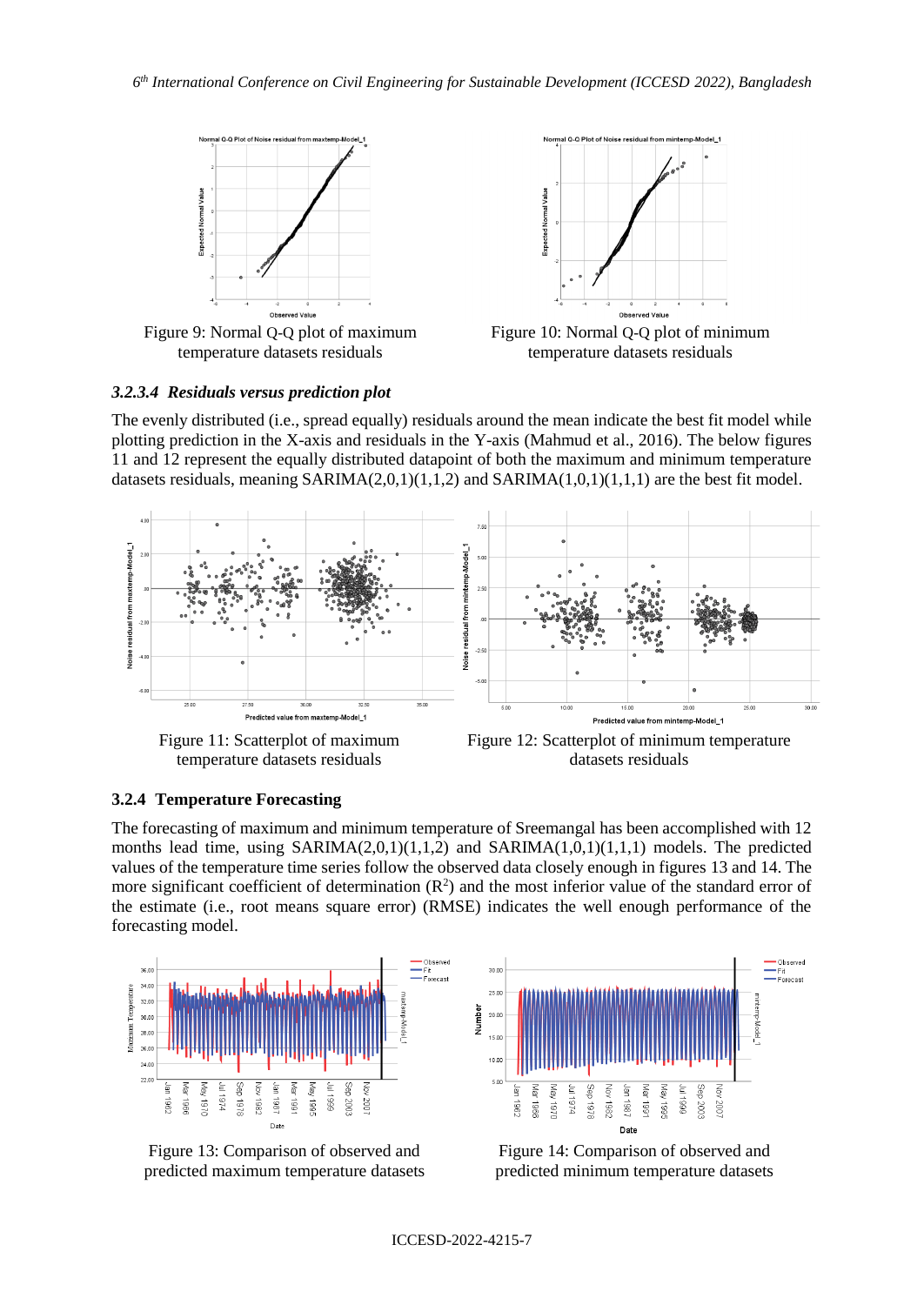The forecasted 12-months maximum and minimum temperatures of 2011 are present in below table 2 compared with BMD's Sreemangal station dataset. With the most miniature root means square error as 0.78 and 0.79 for both time series, the forecasted and observed data shows almost similarity.

| Month    | <b>Maximum Temperature</b> |          |             | Minimum Temperature |          |             |
|----------|----------------------------|----------|-------------|---------------------|----------|-------------|
|          | <b>BMD</b>                 | Forecast | <b>RMSE</b> | <b>BMD</b>          | Forecast | <b>RMSE</b> |
| Jan 2011 | 23.70                      | 25.09    | 0.78        | 8.60                | 9.94     |             |
| Feb 2011 | 28.80                      | 27.93    |             | 12.40               | 12.54    |             |
| Mar 2011 | 31.30                      | 32.05    |             | 17.60               | 17.68    |             |
| Apr 2011 | 33.20                      | 33.04    |             | 20.60               | 21.51    |             |
| May 2011 | 32.20                      | 32.38    |             | 22.80               | 23.25    |             |
| Jun 2011 | 32.30                      | 31.97    |             | 25.00               | 24.97    | 0.79        |
| Jul 2011 | 32.50                      | 32.24    |             | 25.50               | 25.45    |             |
| Aug 2011 | 32.40                      | 32.71    |             | 25.30               | 25.49    |             |
| Sep 2011 | 33.30                      | 32.40    |             | 25.10               | 24.93    |             |
| Oct 2011 | 33.00                      | 31.72    |             | 22.20               | 22.39    |             |
| Nov 2011 | 30.10                      | 29.59    |             | 14.80               | 16.94    |             |
| Dec 2011 | 25.90                      | 26.93    |             | 12.00               | 11.95    |             |

Table 2: Forecasted maximum and minimum temperatures with BMD's recorded dataset

#### **4. CONCLUSION**

Due to global warming, the temperature is in the more or less increasing trend with the significant seasonality effect. SARIMA $(2,0,1)(1,1,2)_{12}$  and SARIMA $(1,0,1)(1,1,1)_{12}$  are the most fitted model for analyzing the concerned station's monthly temperature data and forecasting the future temperature. Most of the residuals of the maximum and minimum temperature time series follow the straight-line of normality in the Q-Q plot, and having all spikes under the confidence line in the residual ACF and PACF validate the model performance, and  $\mathbb{R}^2$  close to 1 and negligible RMSE also make chorus to stand boldly with these SARIMA models. As a significant economically important tea-capital with naturally enriched bio-diversity, for Sreemangal to medicate global warming and mitigate the challenges of unstable climate changes, the roleplay of SARIMA models in forecasting with reasonable precision is very significant for further decision-making.

#### **REFERENCES**

- Analyse-it. (n.d.). Normal probability (q-q) plot. Retrieved november 9, 2021, from https://analyseit.com/docs/user-guide/distribution/continuous/normal-probability-plot
- Banglapedia. (n.d.). Sreemangal upazila. Retrieved november 7, 2021, from https://en.banglapedia.org/index.php?title=sreemangal\_upazila
- Barc. (n.d.). Climate information management system. Retrieved november 9, 2020, from http://climate.barcapps.gov.bd/
- Bibi, u. M., kaduk, j., & balzter, h. (2014). Spatial-temporal variation and prediction of rainfall in northeastern nigeria. Climate.
- Bmd. (n.d.). Bmd. Retrieved november 9, 2021, from http://live.bmd.gov.bd/
- Climate-data.org. Retrieved november 7, 2021, from https://en.climatedata.org/asia/bangladesh/sylhet-division/sreemangal-970045/
- Doulah, m. S.-u.-. (2018). Forecasting temperatures in bangladesh: an application of sarima models. Environmental science. Https://www.semanticscholar.org/paper/forecasting-temperatures-inbangladesh%3a-an-of-doulah/1e5c582fb704dbf0c173420641b5cb29abd3b2ee